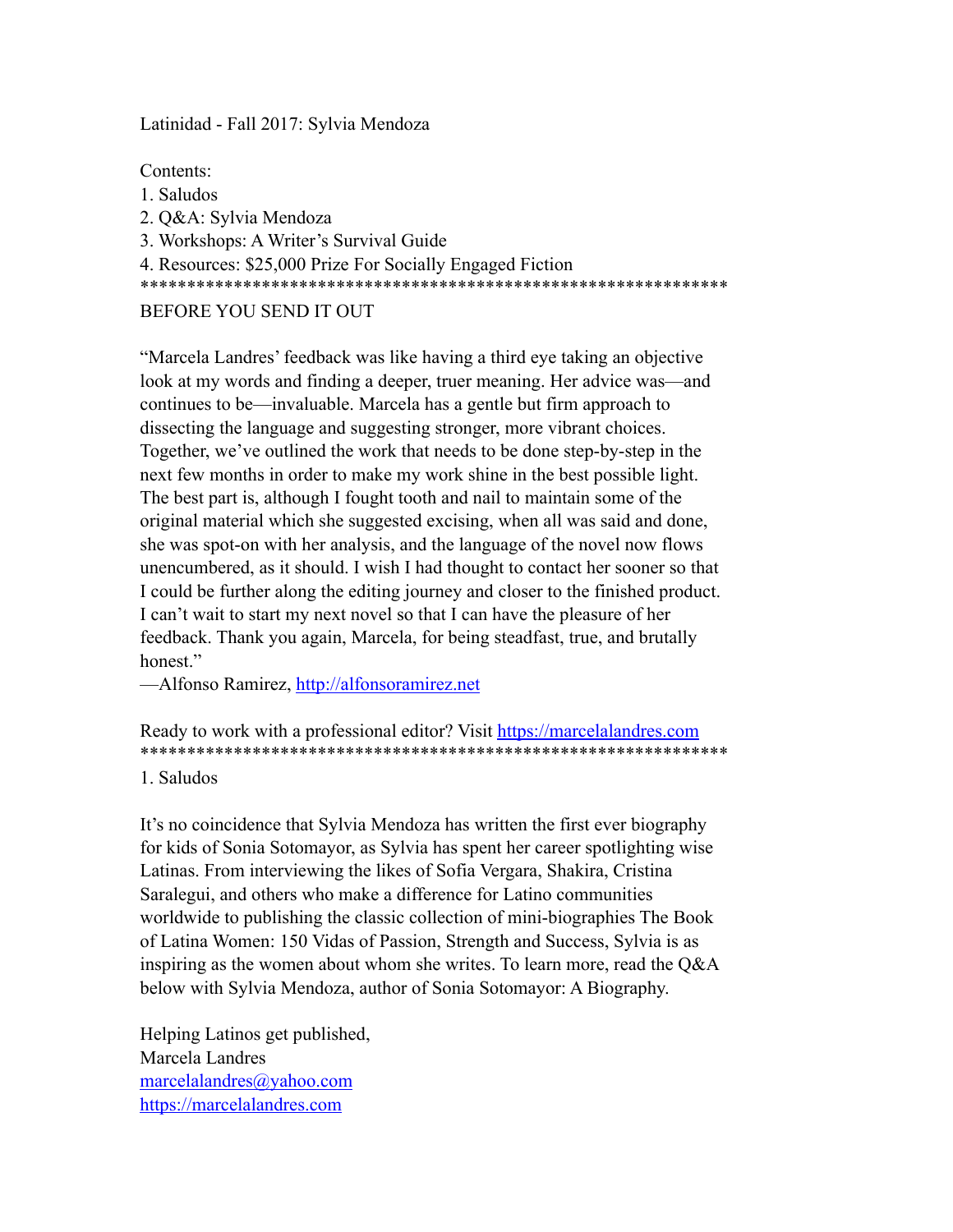#### 2. Q&A

Sylvia Mendoza is the author of six books, including the classic collection of mini-biographies The Book of Latina Women: 150 Vidas of Passion, Strength and Success. A popular speaker on the inspiring topics she writes about, Sylvia motivates audiences, especially women and teens, to value their own stories and celebrate their strengths and dreams on the road to selfempowerment. Published in all genres, she has also earned many awards for journalistic excellence. As the author of Sonia Sotomayor: A Biography, Sylvia launched the Middle School "Living History" series for Zest Books. For more information, visit <http://sylvia-mendoza.com>

#### Q: What inspired you to become a writer?

A: What inspired me to become a writer was growing up on the road with a dad in the Navy and a mom who was intuitive. Uprooted every few years, we were far from our extended family in South Texas and in Northern California. Making friends in new schools was tough, especially as my brother and I got older. The saving grace is my mom took us to libraries. Her answer for me was books and diaries. They gave me some transition time. With reading I could escape to other worlds until I felt comfortable in mine, comfortable enough to venture out and make a friend or two. Writing was my salvation. I was able to vent about an onslaught of emotions that came pouring out from not fitting in to feeling alone, to losing connection with my roots.

Eventually I was able to harness all of that diary writing into more a positive direction and energy. When I had to write my first book report in 5th grade, I was in heaven. To read a book and write about it? Best of both worlds! With a great high school English teacher once we came back to San Diego (Mrs. McPhee) I wrote about more: culture, people, love—detailed stories of what surrounded me. Through it all, I built up resilience and a love for pen and paper and took every writing class I could.

I ended up heading to USC (University of Southern California) where I majored in Journalism. With a couple more phenomenal professors guiding me, like Arnold Hano and Felix Gutierrez, I knew writing stories was what I was meant to do and left there with a couple of newspaper job offers and an "Outstanding Graduate in Journalism" award. But I took a leap of faith to become a freelance writer on my own instead.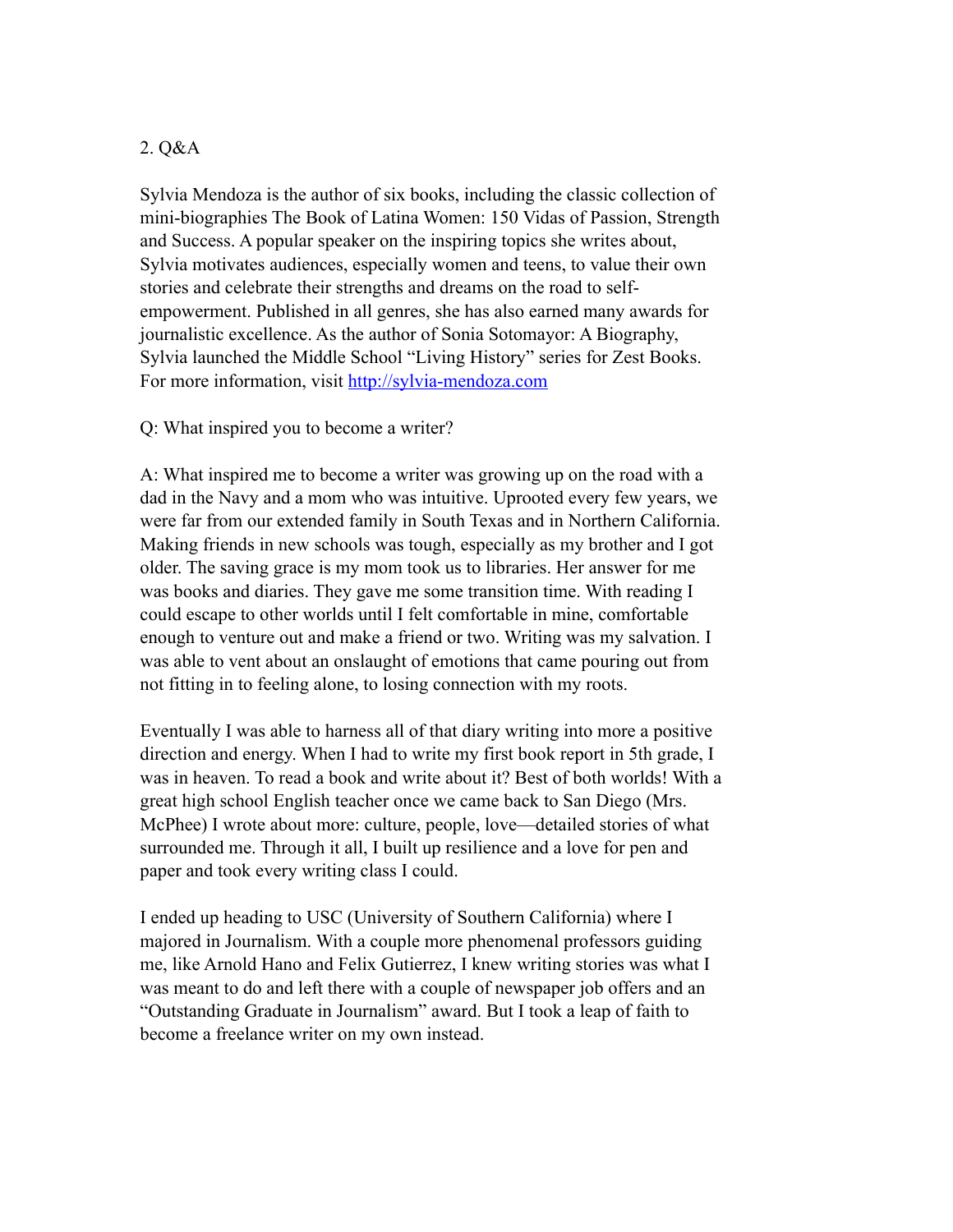Q: You're written articles for magazines and newspapers plus authored romance novels. How does your journalism inform your fiction and vice versa?

A: As a journalist, I pay attention to details. When I have to, I melt into the woodwork and watch people, listen, take notes. Think of your reader. Your reader isn't there. If your reader closed her eyes and you read a passage of your work to her, would she be able to "see" that character rub her callused hands together? The bedroom that you entered that faces the ocean? The food that is sizzling on the stovetop?

When I started writing fiction, I'd already had many bylines in newspaper and magazine articles. My critique group was so gracious and helpful. They told me I could write "longer" sentences. In journalism, we are taught to write short and to the point. So I learned to let go of the rules I'd learned. Sometimes I'd literally close my eyes and say the lines first. I wanted to hear what they sounded like. I aimed for a more poetic flow, not like a news story.

Now, I'm comfortable writing in fiction and non-fiction. In the end, what we want in fiction, journalism, creative non-fiction is to tell a compelling story. I trust my voice. And I trust my writing experience to home in on the story that needs to be told.

Q: Sonia Sotomayor: A Biography is your first book for middle grade readers. What were the challenges and rewards of making the leap from writing for adults to writing for children?

A: When I wrote The Book of Latina Women: 150 Vidas of Passion, Strength, and Success it changed my life, personally and professionally. I was moved by the stories of these incredible Latinas who made such an impact on our communities. My goal was to keep writing stories of inspirational women, especially women of color.

I had the honor and privilege of seeing Justice Sotomayor when she came to speak at the University of San Diego years ago. When she walked into the theater, she had such a powerful presence, we all sat up straighter like we didn't want to miss a word or gesture. She challenged us to follow our own dreams. When I exchanged a few words with her afterwards, I was like a groupie; forever changed again.

When I got the contract with Zest Books to write Sonia Sotomayor: A Biography I was over the moon. The rewards were many. I joyfully researched her for a year, and with every bit of information, I was more inspired by her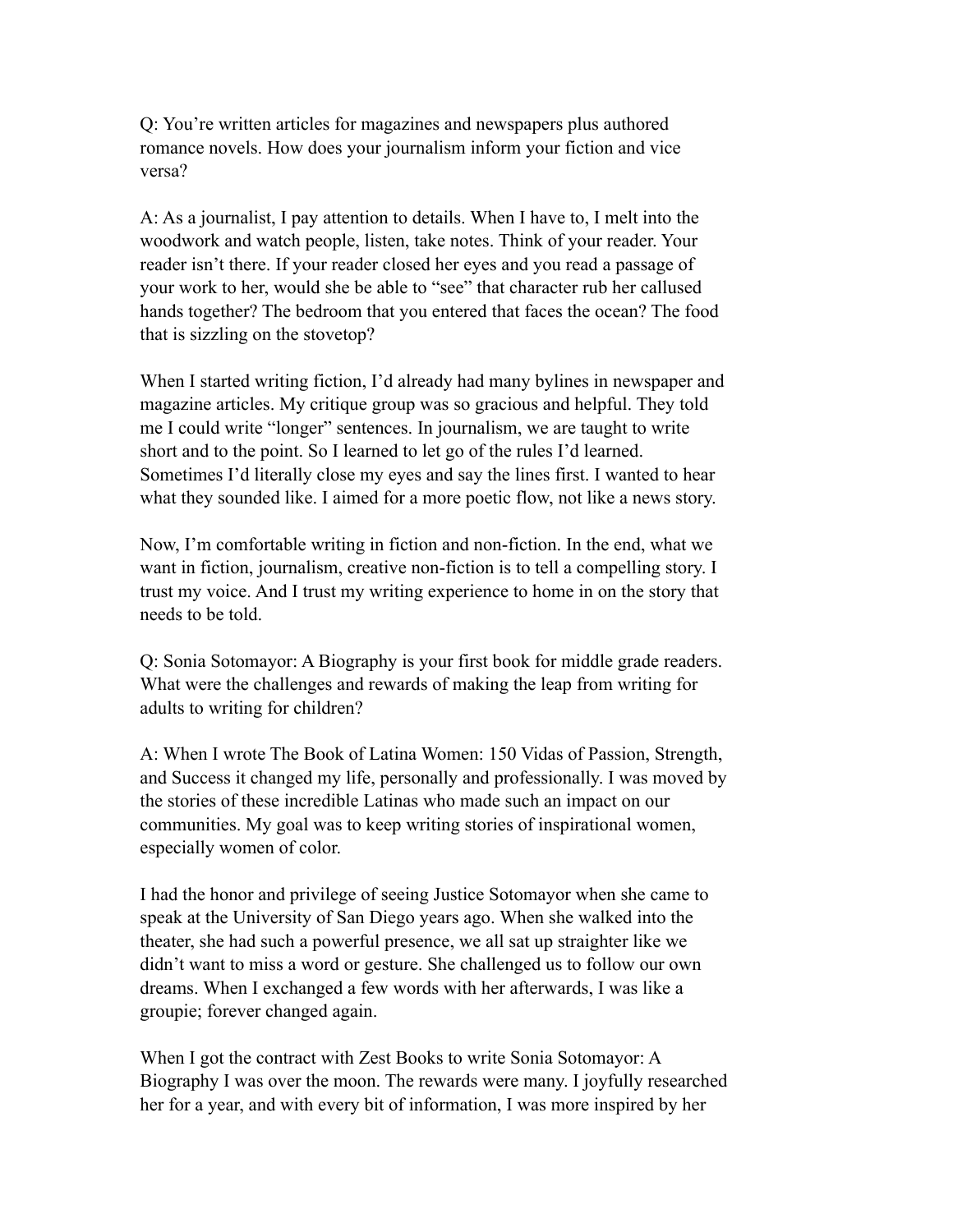journey. The challenge was writing in a way that would engage middle grade and YA readers.

I came back to storytelling. What was the most interesting detail to me? That's where I wanted to start the story for them. My editor was great, and his edits were spot on. They all made my manuscript better. My friend who is a children's librarian brought me many YA biographies to study for their different stylistic approaches—and I found my own rhythm.

But how could I go wrong? I had to trust the details. Sotomayor is touted as the most powerful Latina in the United States. From the age of nine, she knew what she wanted. She was discriminated against for being a girl, being Puerto Rican, being poor. Her father died from alcoholism. She had diabetes. And was raised by a mom who had to work two jobs to keep her and her brother in Catholic school.

But she loved school and knew she was smart. And didn't let any of the obstacles keep her from her goals and doing the right thing on her journey through Princeton, Yale, being a lawyer, judge, and eventually being tapped by President Barack Obama.

The biggest reward was being inspired all over again by Justice Sotomayor, and sharing her story with kids. I spoke at a charter school in Los Angeles and every seventh and eighth grader had a copy of my book. They could tell me something they liked about her. It was awesome. I want these young readers to know that if she could do it, they can do whatever they want, too.

Q: In addition to writing and speaking, you are a professor at Palomar College. Has teaching enhanced your writing? What have your students taught you?

A: I teach Media Studies, Journalism, and Creative Writing classes at Palomar College, Mesa College, and UCSD (University of California, San Diego/ Extension). Teaching definitely enhances my writing, not only because I have to stay sharp and relevant in the subjects I teach, but because I learn so much from my students.

A writer can't be in a cave all day long. I want to experience life and people. Teaching is a good way to do that. My students are brilliant, visionary, and help me see new perspectives. They remind me of hope and the need to take risks. They remind me to add depth and perspective and emotion to what I write. And most importantly, they remind me that everyone has a story to tell if we just take a minute to listen.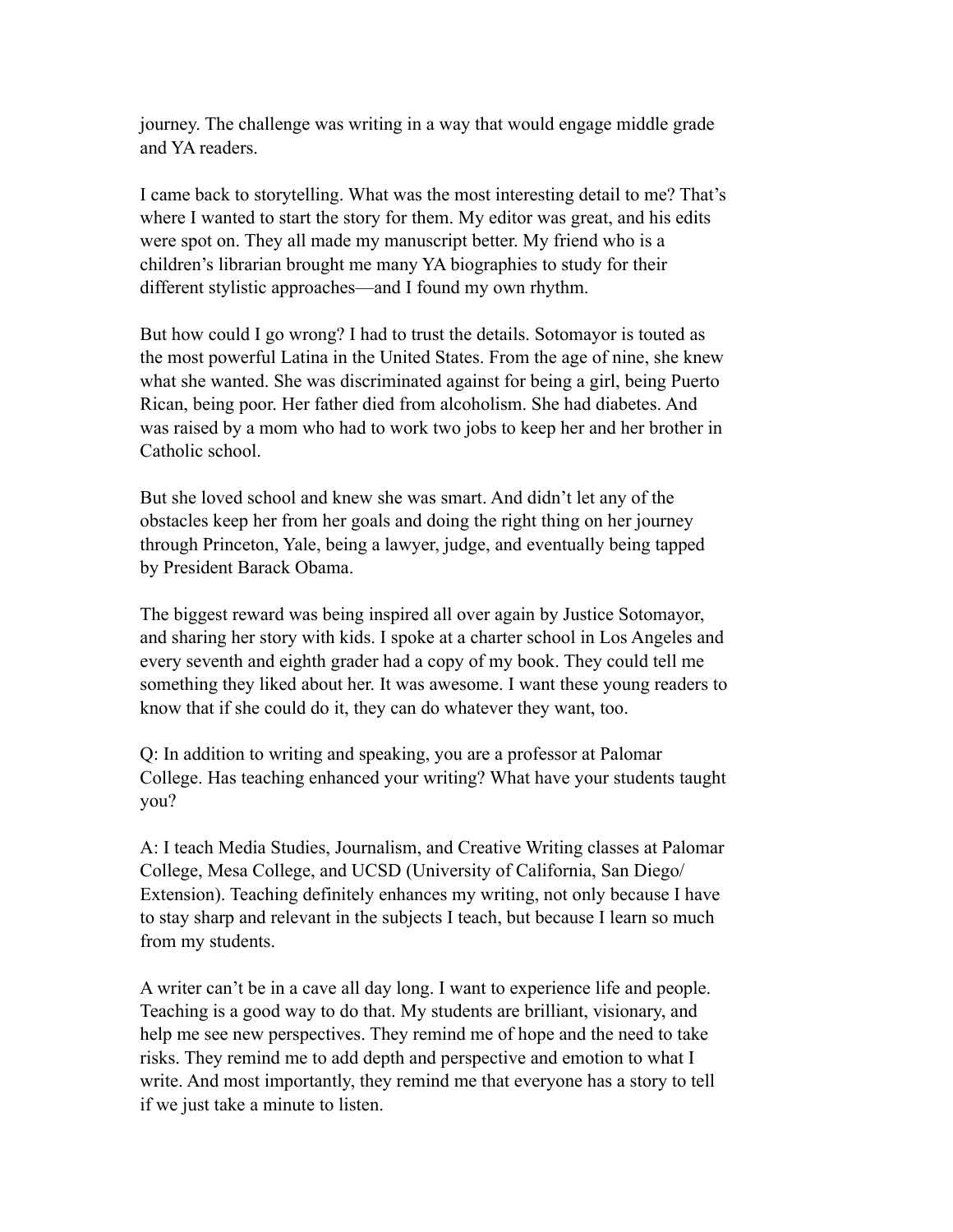Q: Who is your agent and how did you meet him/her? If you don't have an agent, how did you come to be published by Zest Books?

A: My agent is Leticia Gomez of Savvy Literary Agency. We met way back in the 1990s when we were both part of the group of launch authors for Encanto bilingual romance novels released by Kensington. I always had a great respect for her (and have remained friends with other Encanto authors, too!), and when I was looking for an agent a few years ago, our paths crossed again and it was the right fit.

Q: If you knew then what you know now about the book business, what would you have done differently?

A: This is a great question. I am surrounded by writers. Journalists. Fiction writers. Professors who teach writing. My critique group. As I read this question, I think of them. We always talk about writing and where we are with our projects and goals.

In the end, though, I don't think I would have done anything differently. It's all been a process. I made choices, good and bad and didn't act on some. I don't want to dwell on "What if's" or regrets.

I have a plaque near my desk that reads, "You're right where you're supposed to be . . . Serenity."

I have to say, I've met some of the most phenomenal people in the publishing world and have learned something from every single person I've ever interviewed—and that's been hundreds of people. I'm doing what I love and what I feel is my purpose and my passion—how blessed am I?

That's not to say that I'm not dreaming that my next novel will be an auction book or a New York Times bestseller. I dream big for my writing. My goal is that I become a better writer with every project, every book, every article. So many projects, so little time.

Q: Other than honing their craft, what advice would you give to Latino writers looking to land a book deal?

A: Sometimes writing isn't enough. Learn more about the business. Go to a conference, join a professional writer's organization, meet people in the industry, take classes, develop your brand, learn social media. And travel—or at least leave your comfort zone. Expand your horizons. This is a business.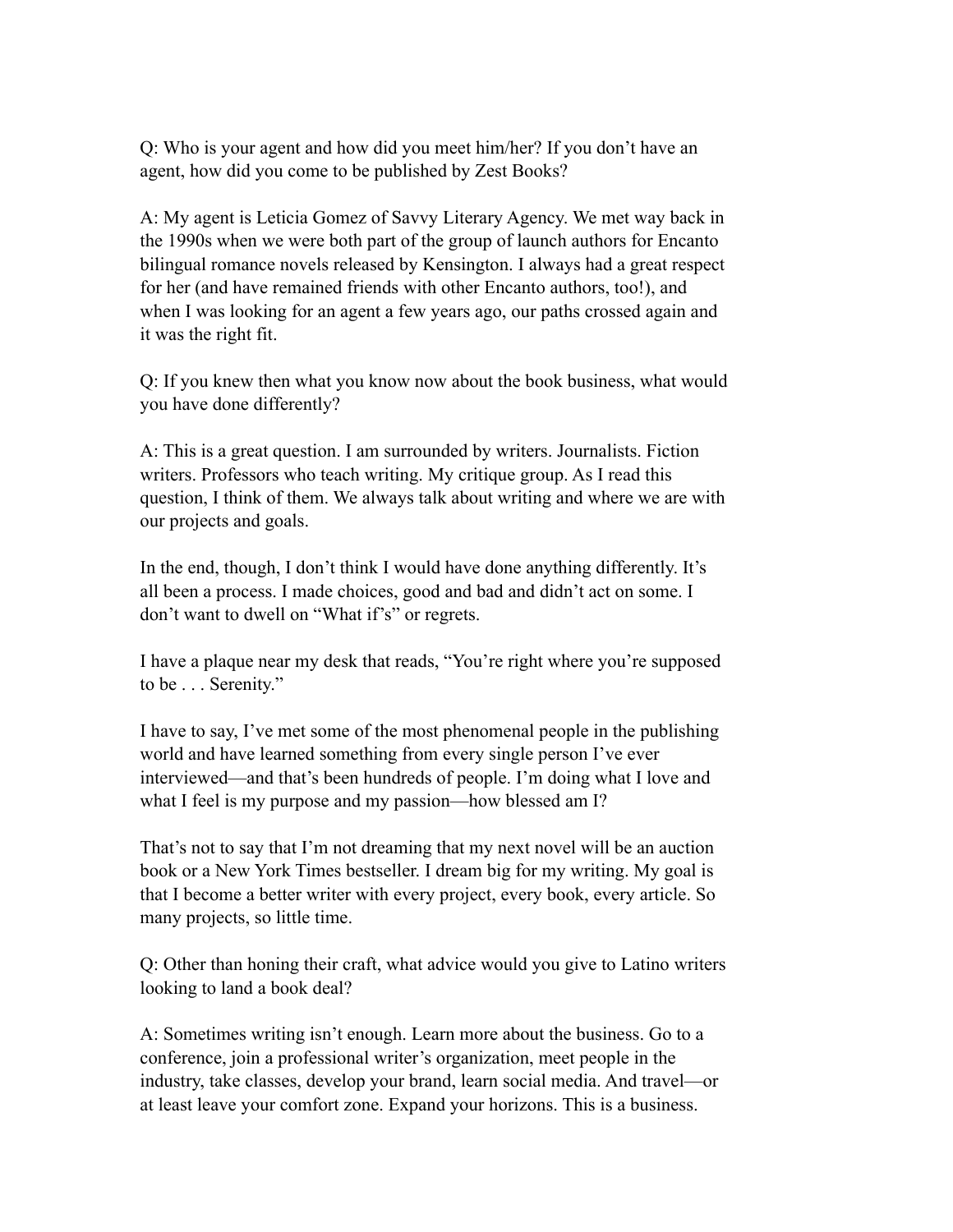Writers lament that we are "creatives" and that business/marketing is not our forte. It's true. But we have to be the entire package. Be someone your publisher would want to promote.

Q: Do you have upcoming projects that my readers should have on their radar?

A: With Zest Books, I'm contracted for a second book on the wonderful astrophysicist Neil deGrasse Tyson. This is for the Living History Series for kids which celebrates inspiring men and women of color. It's the first time I'll get to write about such an inspiring male figure in contemporary society, so that's exciting!

But my agent is waiting for the book of my heart—and that's what I really want to finish next. A women's fiction novel. My kids know the characters like they're extended family. My son even dreamed about the book cover. It is time. And I'm ready.

## 3. Workshops

Slice Literary Writers' Conference

## WHAT: A Writer's Survival Guide Panel

At a past Slice conference Francine Prose explained how she balanced writing with motherhood: from the time her sons boarded the school bus to the time they returned, she wrote. Junot Díaz told the Wall Street Journal that he sometimes writes sitting on the edge of the tub: "My ex would always know I was going to write because I would grab a notebook and run into the bathroom." Balancing writing with the rest of life is often so overwhelming, it can seem that those who succeed know a secret the rest of us missed. Whether we are parents, students, employees, or just plain procrastinators (or a combination of these roles), it's often a constant struggle to find the time and the right place to write. So, how does the writing ever get done? A group of authors reveals how they manage to block out time for their work without compromising other life essentials. Glean tips on how to find time in overcrowded schedules and how to optimize productivity when you do steal those precious moments for your work.

WHEN: Sunday, September 10, 4:30 p.m. – 5:40 p.m.

WHERE: St. Francis College, 180 Remsen Street, Brooklyn, NY

WHO: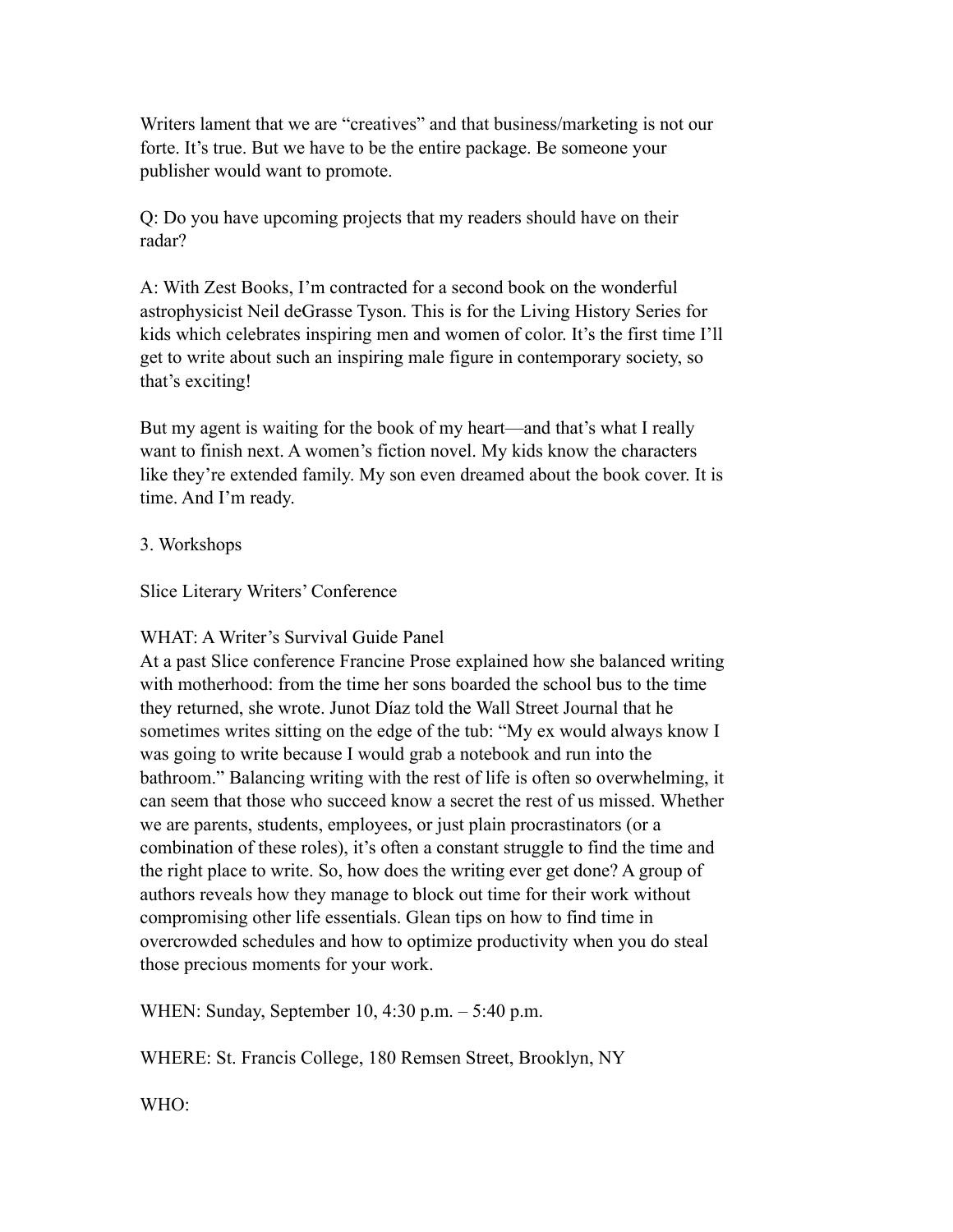Rumaan Alam, Author, Rich and Pretty Dave Essinger, Author, Running Out Michele Filgate, Writer, Book Critic Lisa Ko, Author, The Leavers Marcela Landres, Editorial Consultant Courtney Maum, Author, Touch

REGISTER: Visit<https://slicelitcon.org>

List of upcoming workshops: <https://marcelalandres.com>

4. Resources

#### \*\*\*\*\*\*\*\*\*\*\*\*\*\*\*\*\*\*\*\*\*\*\*\*\*\*\*\*\*\*\*\*\*\*\*\*\*\*\*\*\*\*\*\*\*\*\*\*\*\*\*\*\*\*\*\*\*\*\*\*\*\*\*

#### \$20,000 POETRY FELLOWSHIP

Deadline: October 1

A nine-month fellowship—which includes a \$20,0000 stipend, health insurance, office space, and housing—at the Stadler Center for Poetry at Bucknell University, is given to a poet who has not published a full-length collection. For more information, visit [https://www.bucknell.edu/](https://www.bucknell.edu/stadlerfellowship) [stadlerfellowship](https://www.bucknell.edu/stadlerfellowship)

\*\*\*\*\*

#### \$25,000 PRIZE FOR SOCIALLY ENGAGED FICTION

Deadline: October 12

The PEN/Bellwether Prize offered \$25,000 and publication by Algonquin Books for an unpublished novel that addresses issues of social justice and the impact of culture and politics on human relationships. For more information, visit [https://pen.org/literary-award/penbellwether-prize-for-socially-engaged](https://pen.org/literary-award/penbellwether-prize-for-socially-engaged-fiction-25000/)[fiction-25000/](https://pen.org/literary-award/penbellwether-prize-for-socially-engaged-fiction-25000/)

\*\*\*\*\*

SEEKING LONG-FORM WRITING

Deadline: November 1

Hayden's Ferry Review is a semi-annual and international literary journal whose main purpose is to introduce the world to up and coming writers. They seek long-form writing in English and translations in prose which defies the bounds of the short-story, perhaps a novella, and poetry in any form which develops a scope and complexity that cannot be contained in just a few pages. For more information, visit <http://haydensferryreview.com> \*\*\*\*\*

\$2000 SHORT PROSE CONTEST

Deadline: November 15

The Robert C. Jones Short Prose Contest offers \$2000 and publication by Pleiades Press with distribution by Louisiana State University Press for a collection of short stories, flash fiction, essays, or lyric essays. For more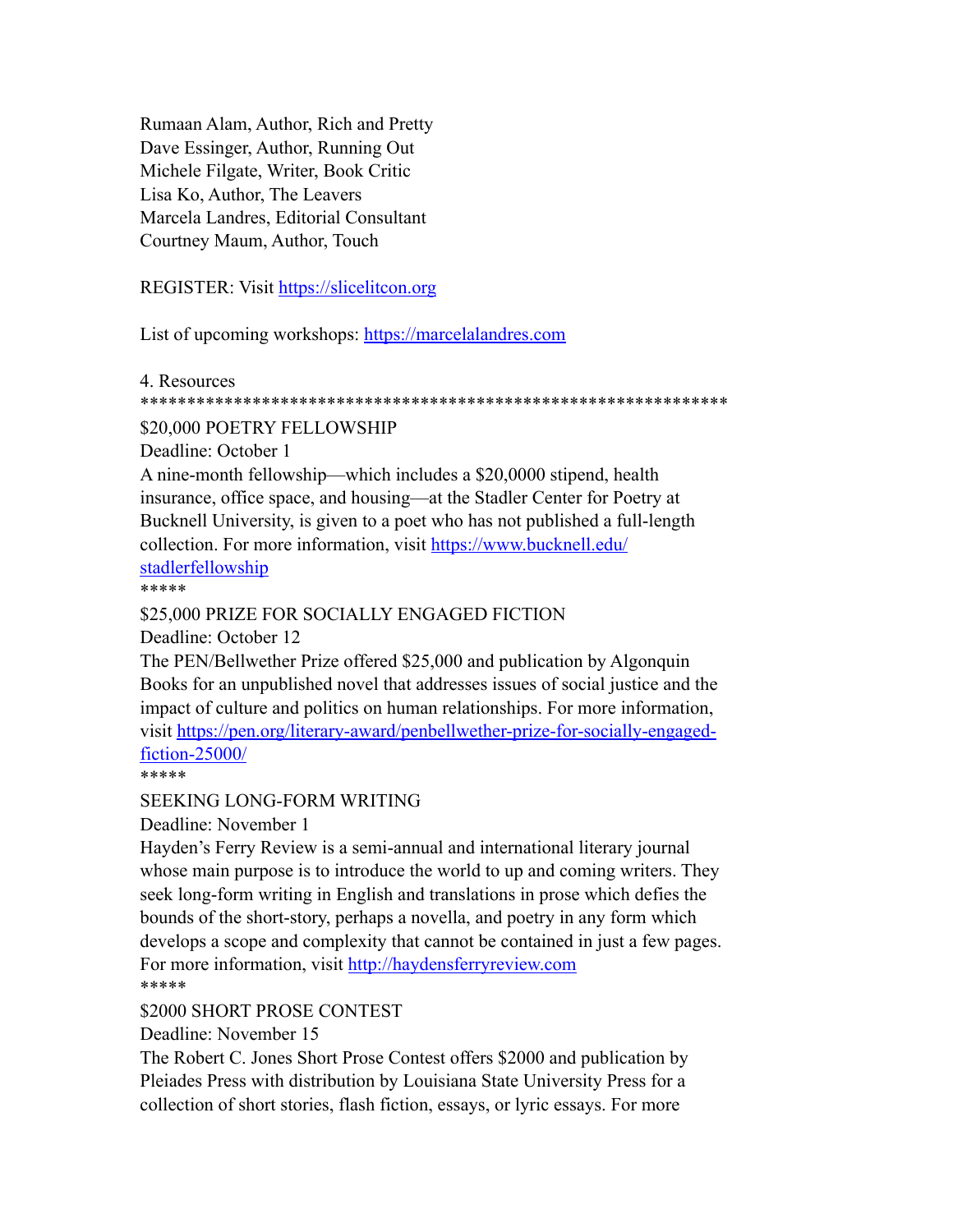information, visit [http://pleiadespress.org/about/guidelines/prose-contest](http://pleiadespress.org/about/guidelines/prose-contest-guidelines/)[guidelines/](http://pleiadespress.org/about/guidelines/prose-contest-guidelines/)

\*\*\*\*\*

### SEEKING SCIENCE FICTION STORIES

Deadline: December 1

The Ab Terra International Science Fiction Anthology for Brain Mill Press, edited by Yen Ooi, seeks science fiction short stories (not fantasy) with cultural flavors from far-reaching corners of earth. They welcome submissions from people of color, women, and LGBTQIA+ writers. For more information, visit <http://www.brainmillpress.com/>

\*\*\*\*\*

\$3800 POEM PRIZE

Deadline: December 1

The Peter Porter Poetry Prize, one of Australia's most prestigious prizes for a new poem, offers approximately \$4000 and publication in Australian Book Review for a poem. For more information, visit [https://](https://www.australianbookreview.com.au/prizes/peter-porter-poetry-prize)

[www.australianbookreview.com.au/prizes/peter-porter-poetry-prize](https://www.australianbookreview.com.au/prizes/peter-porter-poetry-prize) \*\*\*\*\*

LESBIANS IN THE CITY

Deadline: April 30, 2018

Sinister Wisdom, a multicultural lesbian literary and art journal, seeks stories, photos, drawings, interviews, and poems that tell how the city changed what being a lesbian means to you. For more information, visit [http://](http://www.sinisterwisdom.org/lesbiansinthecity) [www.sinisterwisdom.org/lesbiansinthecity](http://www.sinisterwisdom.org/lesbiansinthecity)

\*\*\*\*\*

#### EERDMANS BOOKS FOR YOUNG READERS

Eerdmans Books for Young Readers seeks stories that celebrate multiculturalism and diversity for children of all ages, from babies through young adults. For more information, visit [https://www.eerdmans.com/Pages/](https://www.eerdmans.com/Pages/YoungReaders/EBYR-Guidelines.aspx) [YoungReaders/EBYR-Guidelines.aspx](https://www.eerdmans.com/Pages/YoungReaders/EBYR-Guidelines.aspx) \*\*\*\*\*

NEW GUARD SEEKS SHORTS

The New Guard showcases authors individually for thirty days on their online component BANG! Each author installment is made up of three pieces in any combination: poetry shorts, fiction, or nonfiction. For more information, visit <http://www.newguardreview.com/bang/>

\*\*\*\*\*

## GUERNICA MAGAZINE

Guernica is an award-winning online magazine which is always looking for new voices. Their contributors come from dozens of countries and write in nearly as many languages and include J. Malcolm Garcia, Julian Rios, and Edith Grossman. For more information, visit<https://www.guernicamag.com/> \*\*\*\*\*